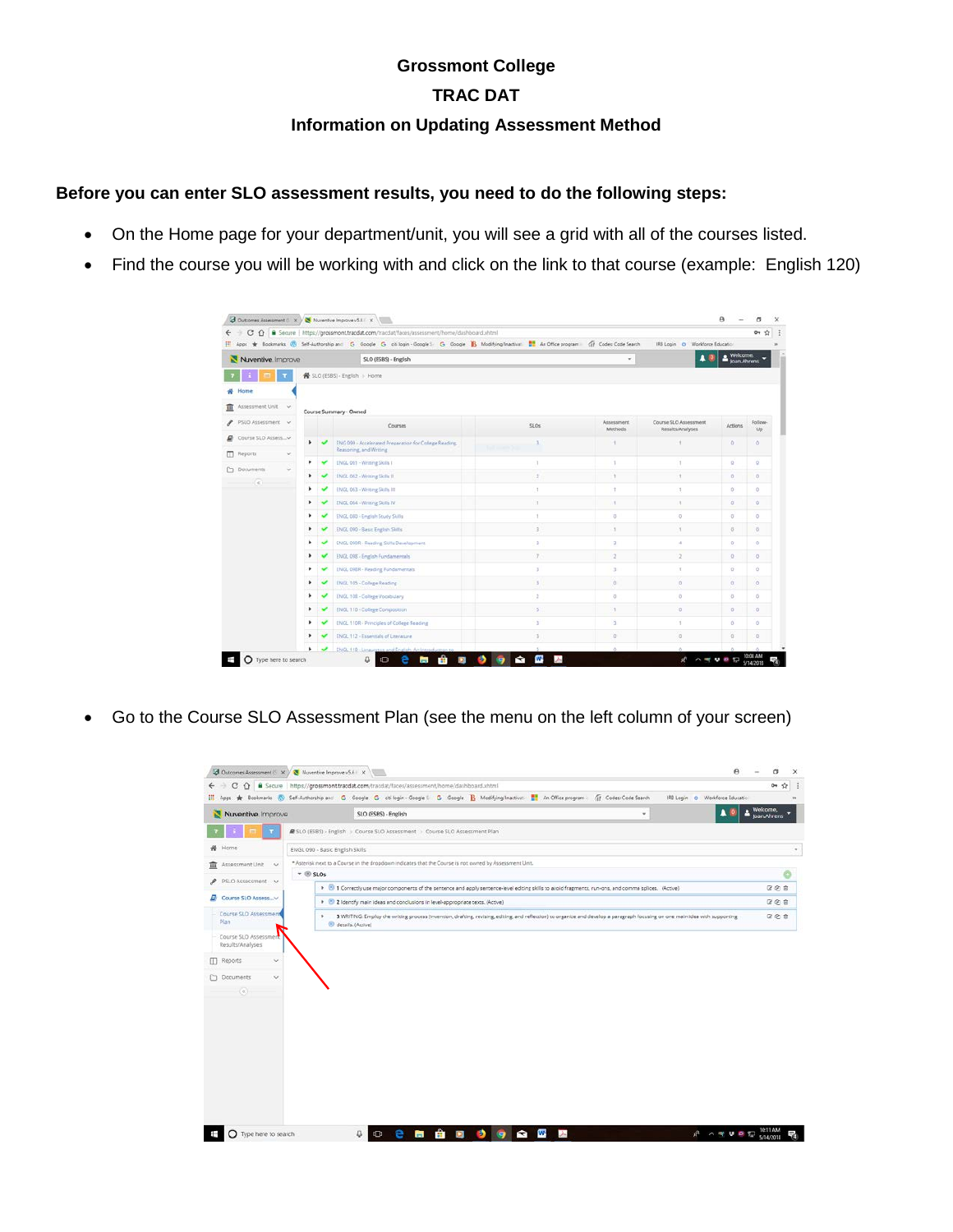- Look for the SLO that you will be working on (example: SLO #1)
- To the left of the SLO  $#$ , you will see a small black triangle
- When you click on the black triangle, more options will open up for working on the SLO.

| Outcomes Assessment (S X X Nuventive Improve v5.6.6 X   | $\boldsymbol{\Theta}$                                                                                                                                                                                  | σ                       |
|---------------------------------------------------------|--------------------------------------------------------------------------------------------------------------------------------------------------------------------------------------------------------|-------------------------|
| G<br>⇑                                                  | ■ Secure   https://grossmont.tracdat.com/tracdat/faces/assessment/home/dashboard.xhtml                                                                                                                 | ☆<br>$O_T$              |
| $\frac{111}{222}$ Apps                                  | Bookmarks (W Self-Authorship and G Google G citilogin - Google Sc G Google B Modifying/Inactivatin T An Office program is (T) Codes: Code Search<br>IRB Login @ Workforce Education                    |                         |
| Nuventive. Improve                                      | SLO (ESBS) - English<br>$\;$                                                                                                                                                                           | Welcome,<br>Joan.Ahrens |
| ⊟                                                       | ■ SLO (ESBS) - English > Course SLO Assessment > Course SLO Assessment Plan                                                                                                                            |                         |
| Home                                                    | ENGL 090 - Basic English Skills                                                                                                                                                                        |                         |
| Assessment Unit v<br>шī                                 | * Asterisk next to a Course in the dropdown indicates that the Course is not owned by Assessment Unit.                                                                                                 |                         |
| PSLO Assessment v                                       | $\bullet$ © SLOs                                                                                                                                                                                       |                         |
|                                                         | ▼ © 1 Correctly use major components of the sentence and apply sentence-level editing skills to avoid fragments, run-ons, and comma splices. (Active)<br>Л                                             | 区的自                     |
| Course SLO Assess v<br>8                                | Semester(s) to be Assessed; 2017-2018 (Fall 2017), 2017-2018 (Spring 2018), 2020-2021 (Fall 2020), 2020-2021 (Spring 2021)                                                                             |                         |
| Course SLO Assessment                                   | Start Date: 10/24/2017<br>SLO Last Updated: 10/24/2017                                                                                                                                                 |                         |
| Plan                                                    | <b>III</b> Assessment Methods                                                                                                                                                                          | G                       |
| Course SLO Assessment<br>Results/Analyses               | <b>P</b> Related Items                                                                                                                                                                                 | F                       |
| m<br>Reports<br>$\checkmark$                            | Assignment                                                                                                                                                                                             |                         |
|                                                         | > 2 Identify main ideas and conclusions in level-appropriate texts. (Active)                                                                                                                           | 図印自                     |
| Documents<br>$\checkmark$<br>$\left( \mathbf{R}\right)$ | 3 WRITING: Employ the writing process (invention, drafting, revising, editing, and reflection) to organize and develop a paragraph focusing on one main idea with supporting<br>٠<br>details. (Active) | 区的自                     |
|                                                         |                                                                                                                                                                                                        |                         |
|                                                         |                                                                                                                                                                                                        |                         |
|                                                         |                                                                                                                                                                                                        |                         |
|                                                         |                                                                                                                                                                                                        |                         |
|                                                         |                                                                                                                                                                                                        |                         |
|                                                         |                                                                                                                                                                                                        |                         |
|                                                         |                                                                                                                                                                                                        |                         |
|                                                         |                                                                                                                                                                                                        |                         |
|                                                         |                                                                                                                                                                                                        |                         |

- If you have already assessed this SLO, look at the assessment method that was entered previously. If you are not changing the assessment method, you can go to the left menu and select Course SLO Assessment Results/Analysis and follow the directions on the next page (titled "Information on Entering SLO Assessment Results").
- If you are using a new assessment method or you have never assessed this SLO before, you will need to select an assessment method by doing the following:
	- o On the far right of the row labeled assessment method, you will see a green plus sign. Click on the green plus sign to open this menu.
	- o Use the down arrow to select the assessment type.
	- o Write a brief summary of how the assessment will be conducted.
	- o Write a note about the assessment (optional).
	- o Provide your name.
	- o **Be sure to SAVE before moving on.**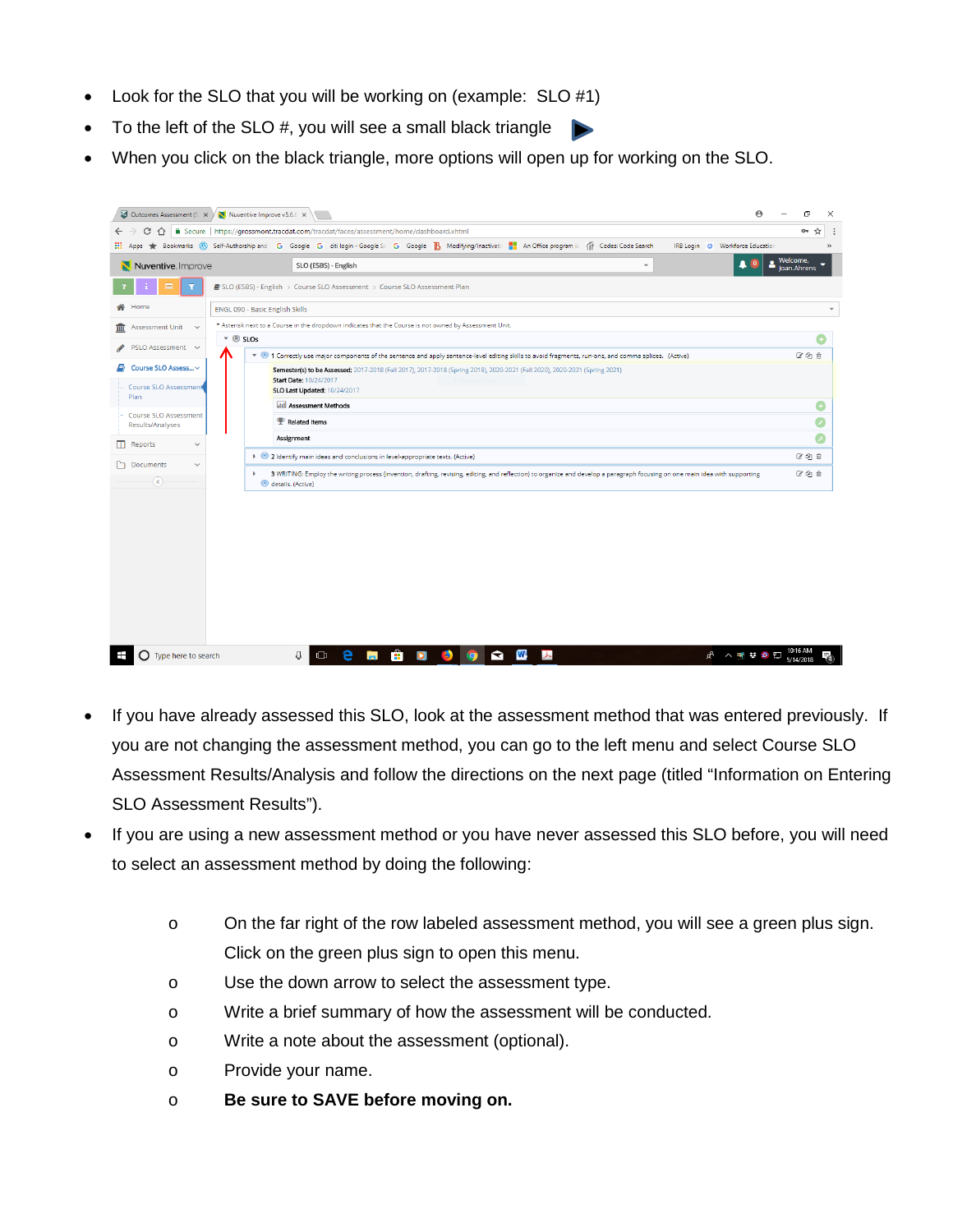# **Grossmont College TRAC DAT Information on Entering Course Assessment Results/Analysis**

1. Log in to Trac Dat using your user name and password for Grossmont College email. You will find a

link to Trac Dat on the Outcomes Assessment Page in the Faculty/Staff section of the college website.

2. Using the drop down arrow in the menu bar, select the SLO site for your division and department.

| Step #3                                                                                                                 |                                                                                                                                                                                                                           |                |                                | Step #2 |
|-------------------------------------------------------------------------------------------------------------------------|---------------------------------------------------------------------------------------------------------------------------------------------------------------------------------------------------------------------------|----------------|--------------------------------|---------|
| File Edit View History Bookmarks Tools Help<br>$\bigcup$ Outcomes Assessment (SL, $x \big/ \bigarrow$ TracDut v5.2.0.3) | $x +$                                                                                                                                                                                                                     |                | <b>The Market Street</b>       |         |
|                                                                                                                         | ← 3 G) a https://grossmont.tracdat.com/tracdat/faces/assessment/course_planning/cosenations.shtml                                                                                                                         | $C$ $Q$ Search | $\circ$<br>☆                   |         |
|                                                                                                                         | Most Vished & Getting Started . C Suggested Sites & Web Sice Gallery                                                                                                                                                      |                |                                |         |
| $\blacktriangleright$ tracdat                                                                                           | SLO (ALC) - American Sign Language                                                                                                                                                                                        |                | Welcome,                       |         |
|                                                                                                                         | B SLO (ALC) - American Sign Language - Course SLO Assessment - Course SLO Assessment Results/Analyses                                                                                                                     |                |                                |         |
| 爵<br><b>SITSE</b>                                                                                                       | ASL 120 - American Sign Language I                                                                                                                                                                                        |                |                                |         |
| 盫<br>sessment Unit                                                                                                      | * Asterisk next to a Course in the dropdown indicates that the Course is not owned by Assessment Unit.                                                                                                                    |                |                                |         |
|                                                                                                                         | > @ 1 Students will be able to recognize and produce vocabulary from the Signing Naturally textbook Units 1-5 by instructor observation of classroom activities, written assignments, presentations, peer feedback, tests |                |                                |         |
| v<br>PSLO Assessment v                                                                                                  | > U 2 Students will be able to have a basic introductory conversation in ASL by demonstrating their receptive/expressive skills by having one-on-one dialogues                                                            |                |                                |         |
| Course SLO Assessor                                                                                                     | > @ 3 Students will be able to demonstrate their knowledge of Deaf history, Deaf culture and community by writing papers, through participation in class discussions, and completion of written exams.                    |                |                                | Step #4 |
| Course 10 Assessment<br>Plan                                                                                            |                                                                                                                                                                                                                           |                |                                |         |
| Course SLD Assessment                                                                                                   |                                                                                                                                                                                                                           |                |                                |         |
| Results/Analyses                                                                                                        |                                                                                                                                                                                                                           |                |                                |         |
| <b>ID</b> Reports                                                                                                       |                                                                                                                                                                                                                           |                |                                |         |
| <b>D</b> Documents                                                                                                      |                                                                                                                                                                                                                           |                |                                |         |
| $\left( \epsilon \right)$                                                                                               |                                                                                                                                                                                                                           |                |                                |         |
|                                                                                                                         |                                                                                                                                                                                                                           |                |                                |         |
|                                                                                                                         |                                                                                                                                                                                                                           |                |                                |         |
|                                                                                                                         |                                                                                                                                                                                                                           |                |                                |         |
|                                                                                                                         |                                                                                                                                                                                                                           |                |                                |         |
|                                                                                                                         |                                                                                                                                                                                                                           |                |                                |         |
|                                                                                                                         |                                                                                                                                                                                                                           |                |                                |         |
|                                                                                                                         |                                                                                                                                                                                                                           |                |                                |         |
|                                                                                                                         |                                                                                                                                                                                                                           |                |                                |         |
|                                                                                                                         |                                                                                                                                                                                                                           |                |                                |         |
|                                                                                                                         |                                                                                                                                                                                                                           |                |                                |         |
|                                                                                                                         | 03 03<br>P <sup>2</sup><br>$\bullet$<br>$\overline{\mathbf{x}}$<br>IЖ                                                                                                                                                     |                | <b>PA F A U U L C A LISTER</b> |         |

3. Click on Course Assessment on the right hand menu, and then go to Course Assessment

Results/Analysis.

- 4. On the right hand side of the screen, use the drop down box to select the course (e.g., ASL 120).
- 5. Click on a triangle to expand an outcome.

**Go to Next Page**